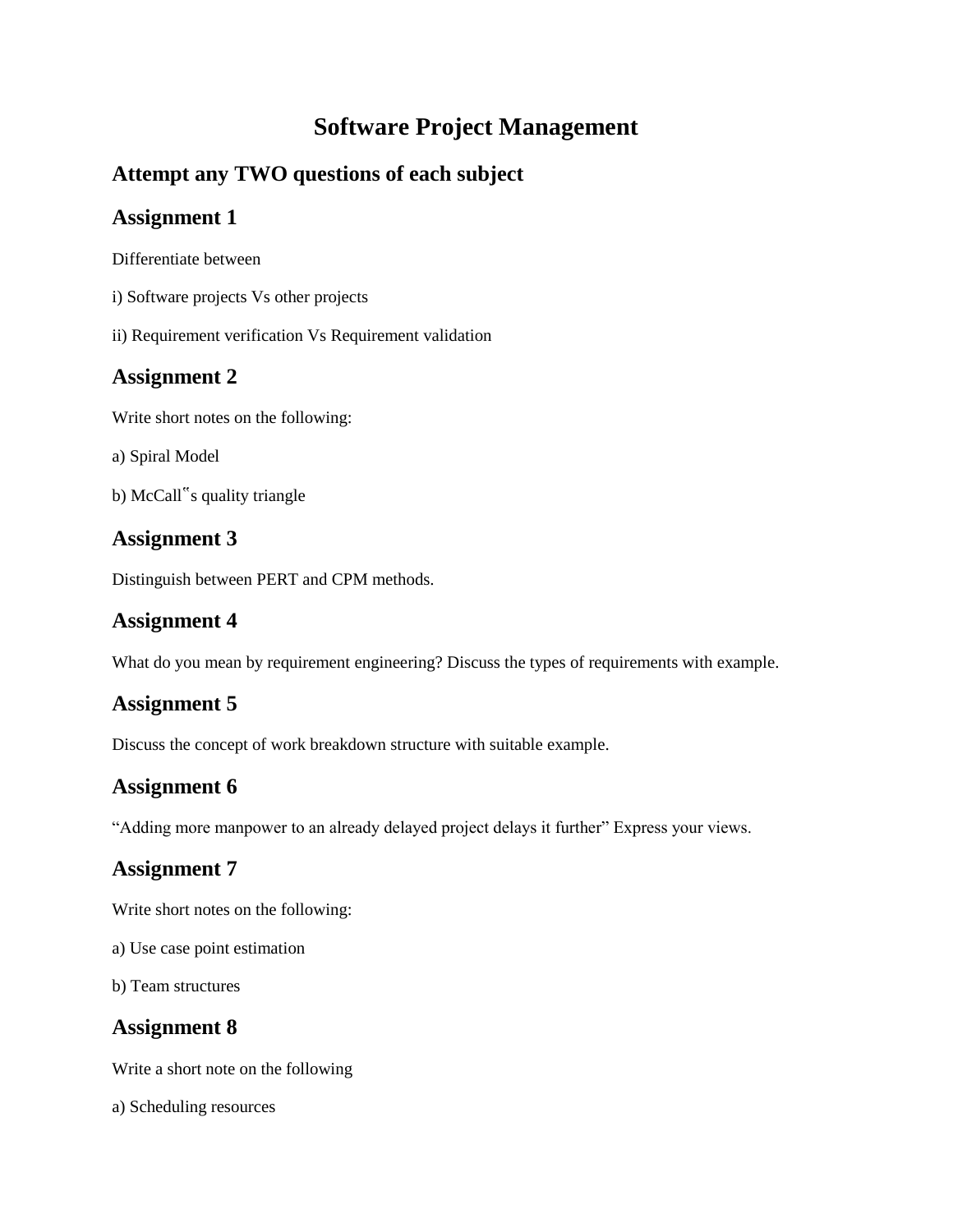b) Project Organization

### **Assignment 9**

Define project management. Describe stepwise project planning activities.

## **Assignment 10**

Explain Function point Analysis method of software effort estimation with examples.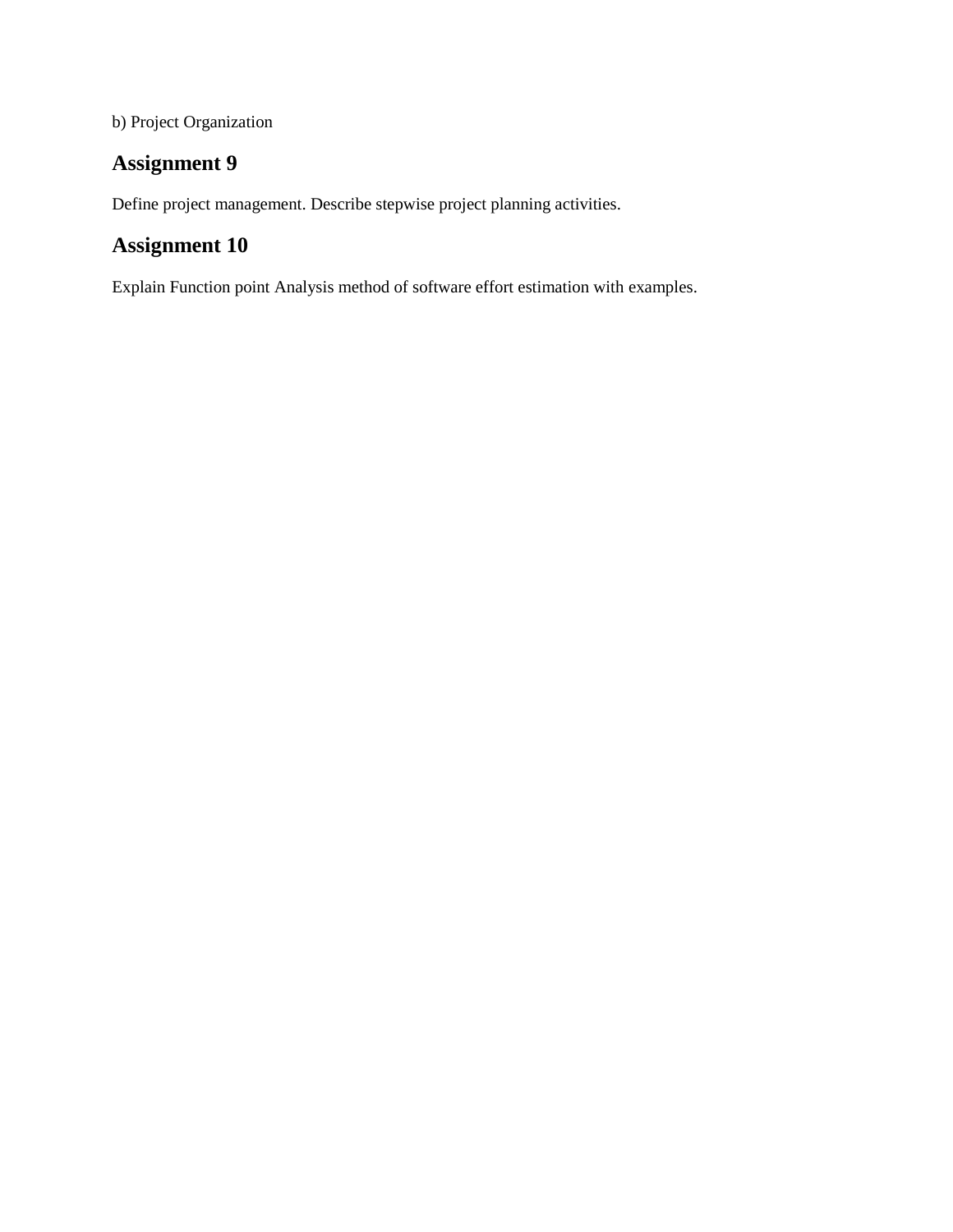# **Artificial Intelligence and Applications**

# **Assignment 1**

Write good state-space representation for Water-Jug problem, Analyze the problem with respect to seven problem characteristics.

# **Assignment 2**

Define Artificial Intelligence. Explain A.I. Techniques with the help of a suitable example.

# **Assignment 3**

Draw block diagram of a typical expert system. Explain its various components in detail.

## **Assignment 4**

What is heuristic search? Explain different heuristic search techniques.

## **Assignment 5**

What is predicate logic? Explain concept of unification.

### **Assignment 6**

Describe probabilistic reasoning in handling uncertainty.

# **Assignment 7**

Write short notes on the following:

a) Unification

b) Fuzzy logic

### **Assignment 8**

Write short notes on the following:

a) Expert System

b) Semantic nets

### **Assignment 9**

Discuss the following expert system in short:

i) DENDRAL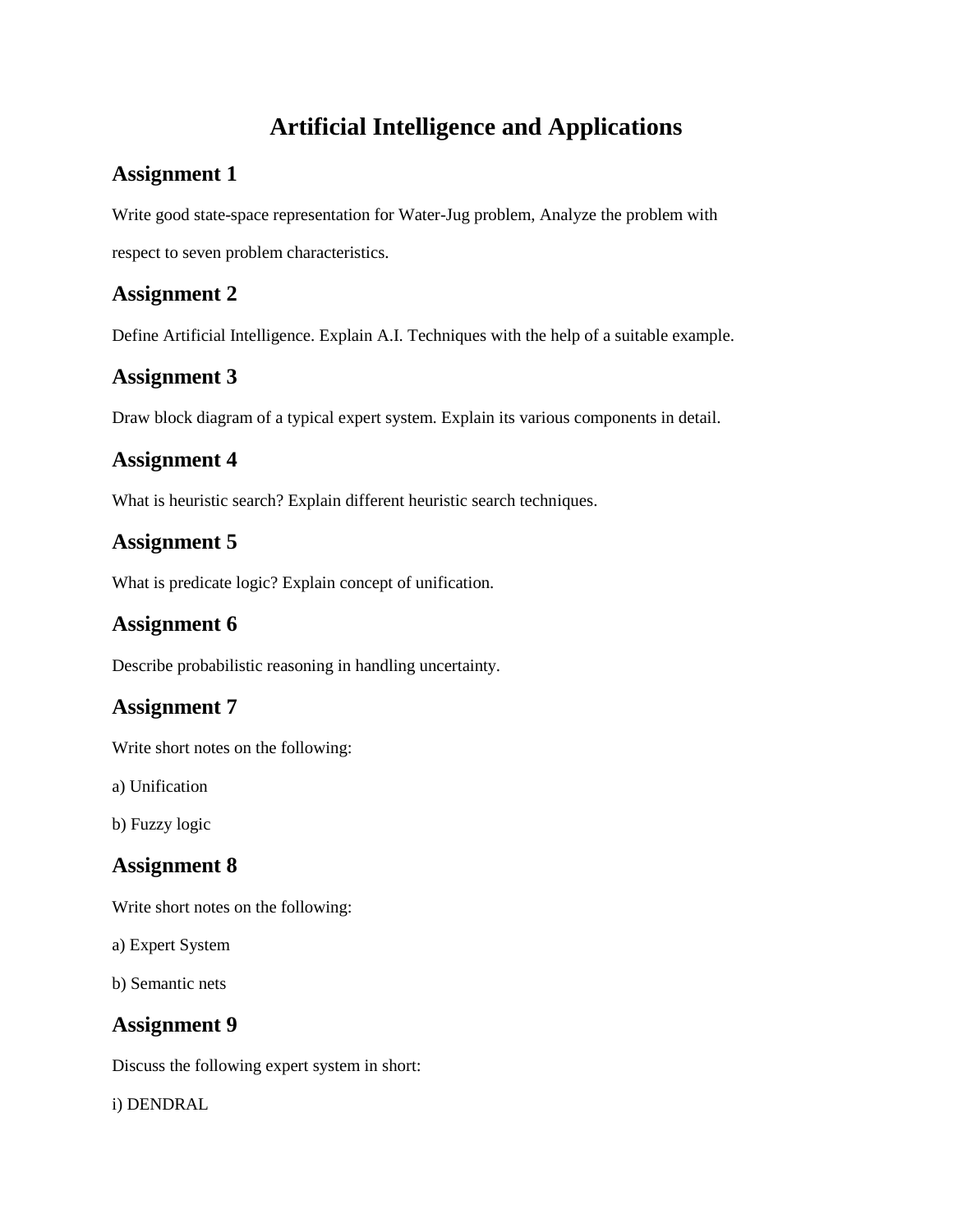ii) MYCIN

iii) ELISA

iv) PROSPECTOR

# **Assignment 10**

a) What is Frame? Explain in detail frames as set and instances.

b) Explain in detail ,,Conflict Resolution".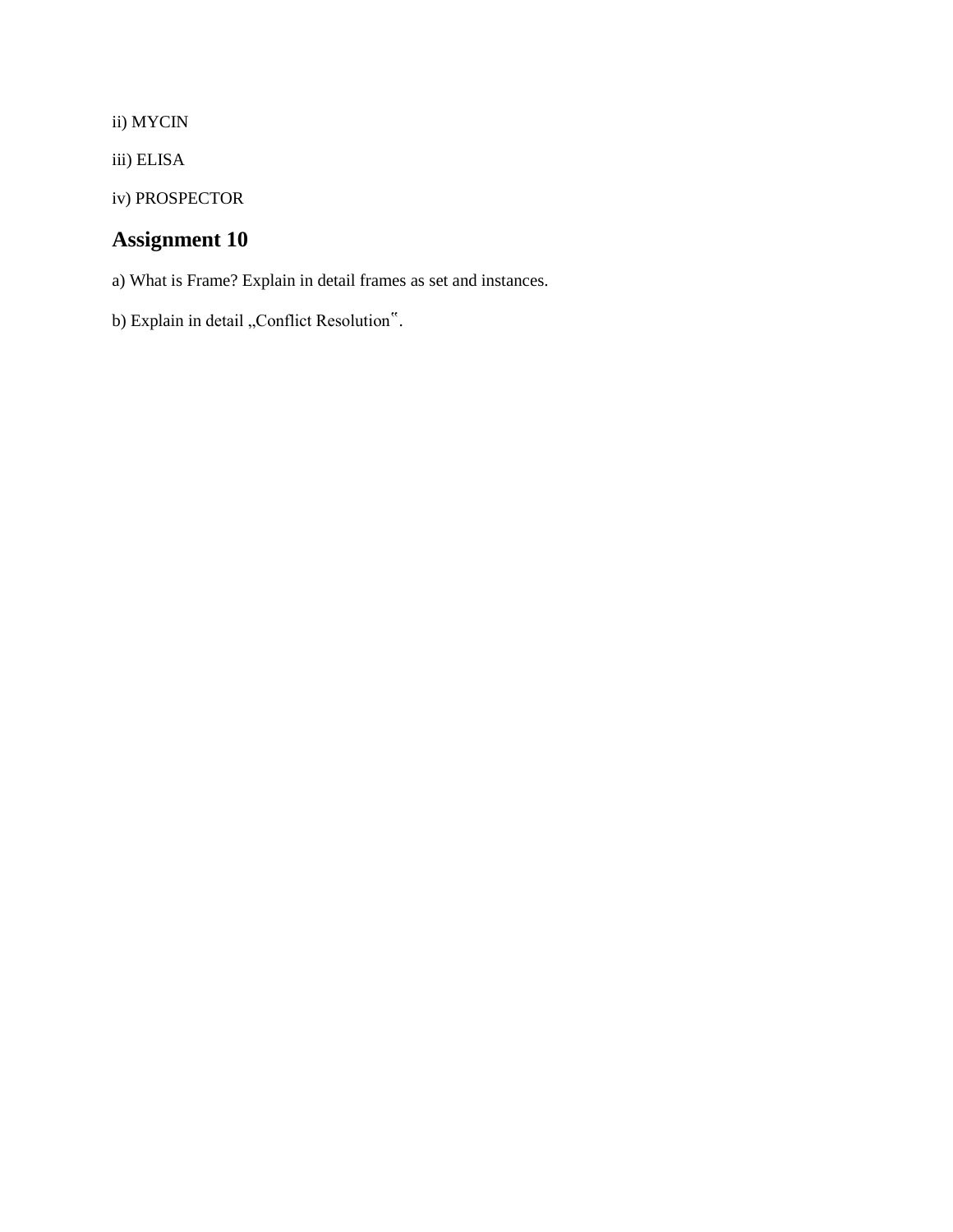# **(I.T.E-III) a) Design of Language Processors**

#### **Assignment 1**

Explain the terms Left most derivation, Rightmost derivation and Derivation tree ambiguity.

### **Assignment 2**

Prove that: If L is accepted by an NFA with  $E$  – transitions, then L is accepted by an

 $NFA$  without  $E -$  transitions.

#### **Assignment 3**

a) Explain Hash Table storage allocation for symbol tables.

b) Explain in brief static and Dynamic Memory Allocation.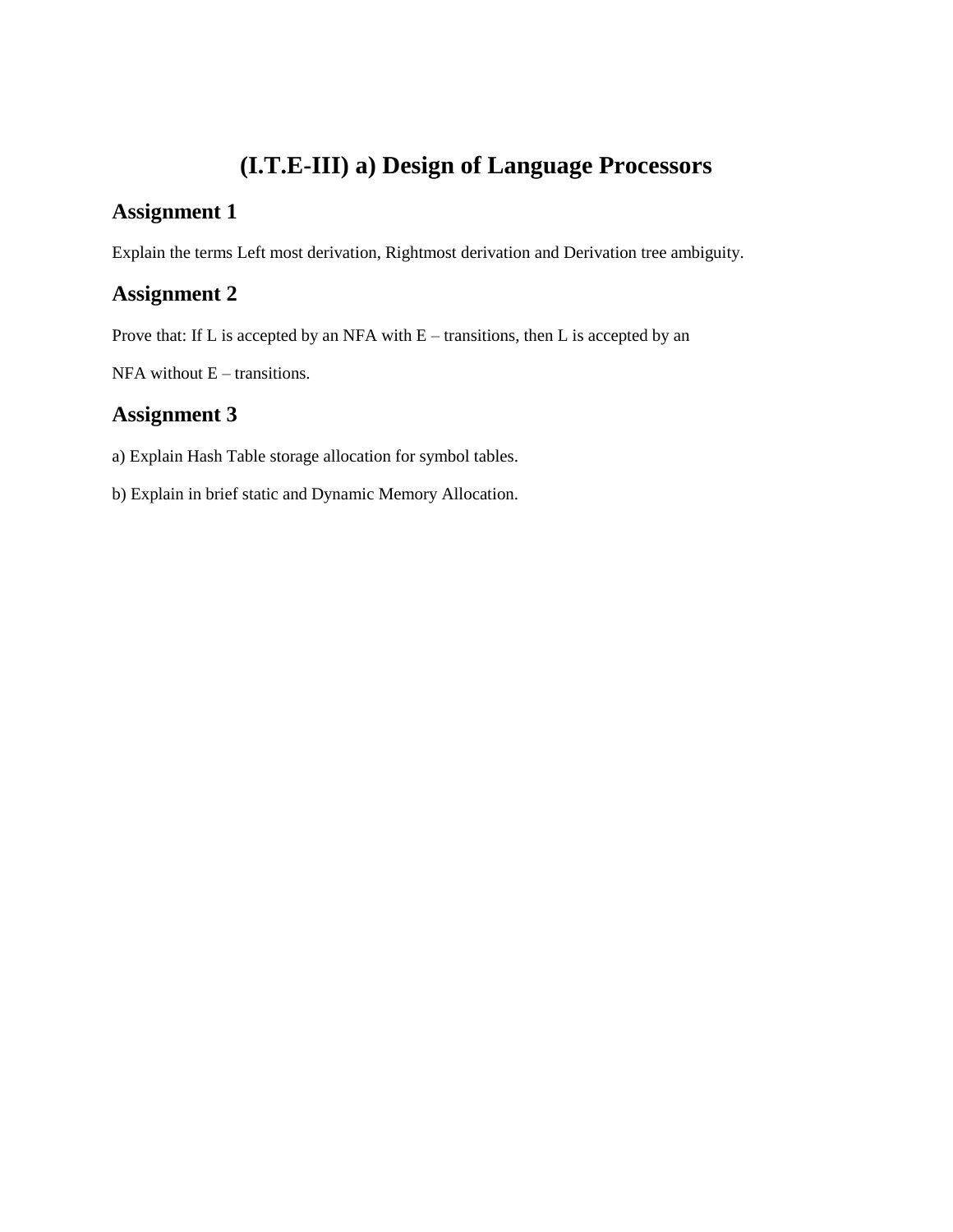# **(I.T.E-III) b) COMPUTER GRAPHICS AND MULTIMEDIA**

# **Assignment 1**

Obtain 3 dimensional transformation matrices for:

- a) Translation
- b) Scaling
- c) Rotation about an arbitrary axis

# **Assignment 2**

- Perform a 45 o
- rotation of triangle A  $(0, 0)$ , B  $(1, 1)$  C  $(5, 2)$
- a) About the origin
- b) About  $P(-1,-1)$

# **Assignment 3**

Explain curve generation methods with example.

### **Assignment 4**

Compare RGB and HVS color models.

### **Assignment 5**

Explain Cohen Sutherland algorithm for clipping.

### **Assignment 6**

What are fractals? Explain the use of fractals to generate fractal surfaces. Give two examples of fractal surfaces.

# **Assignment 7**

What is interpolation? Explain Lagrangian interpolation method.

# **Assignment 8**

Why computer graphics is emerging as an important field in computer science? Discuss in brief.

### **Assignment 9**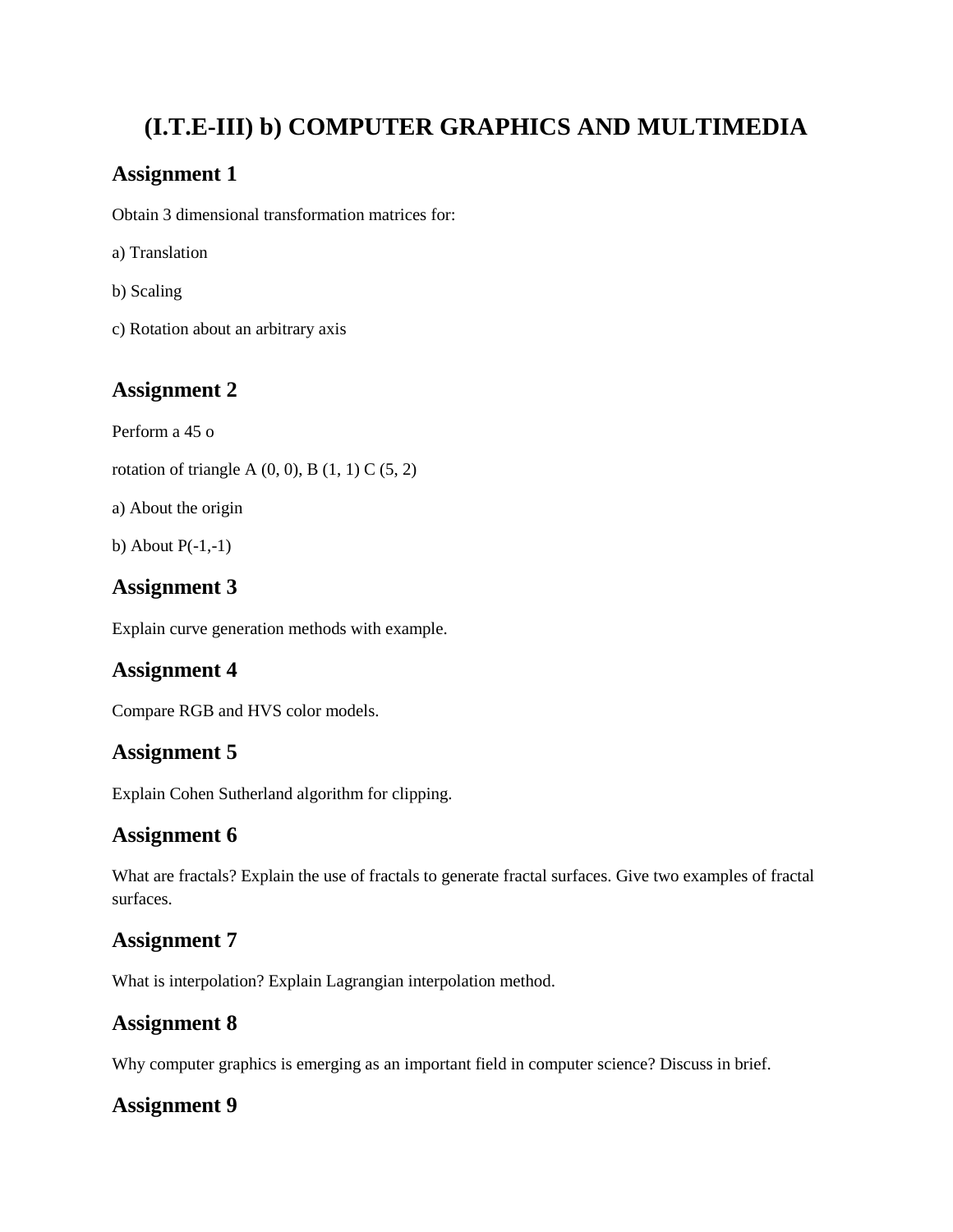List various graphics devices and explain any one of them in detail

# **Assignment 10**

Discuss the Sutherland-Hodgeman algorithm in detail with an appropriate example.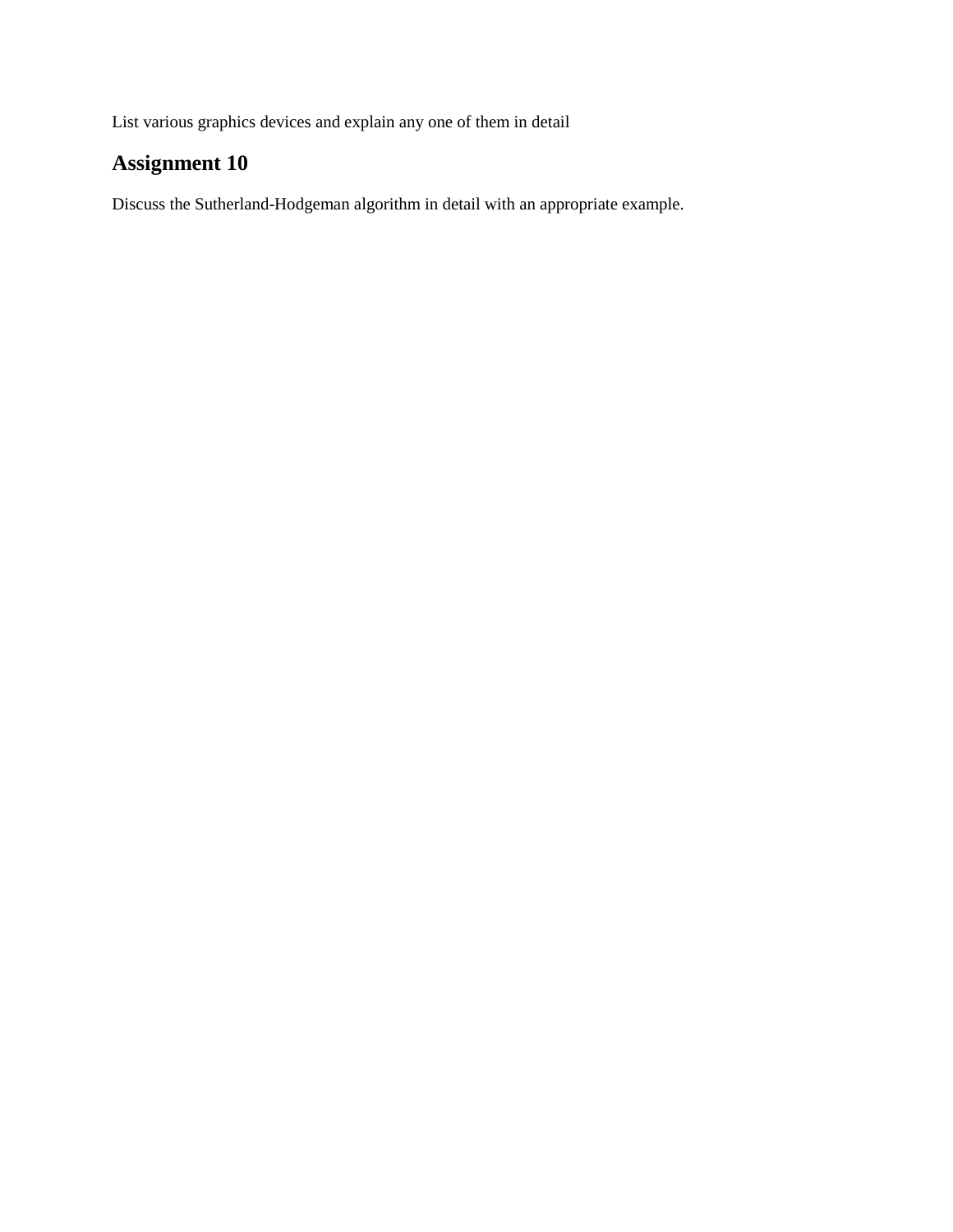# **I.T. E-III – d) Embedded System Interfacing & Embedded Communication System**

# **Assignment 1**

What is protocol? How TCP does differ from UDP in all respect?

## **Assignment 2**

Discuss in brief synchronous serial communication.

# **Assignment 3**

Explain the terms:

- a) System
- b) Communication ports

# **Assignment 4**

Explain the keyboard interfacing with the help of flowchart.

# **Assignment 5**

Describe in detail communication services.

### **Assignment 6**

Explain in detail interrupts.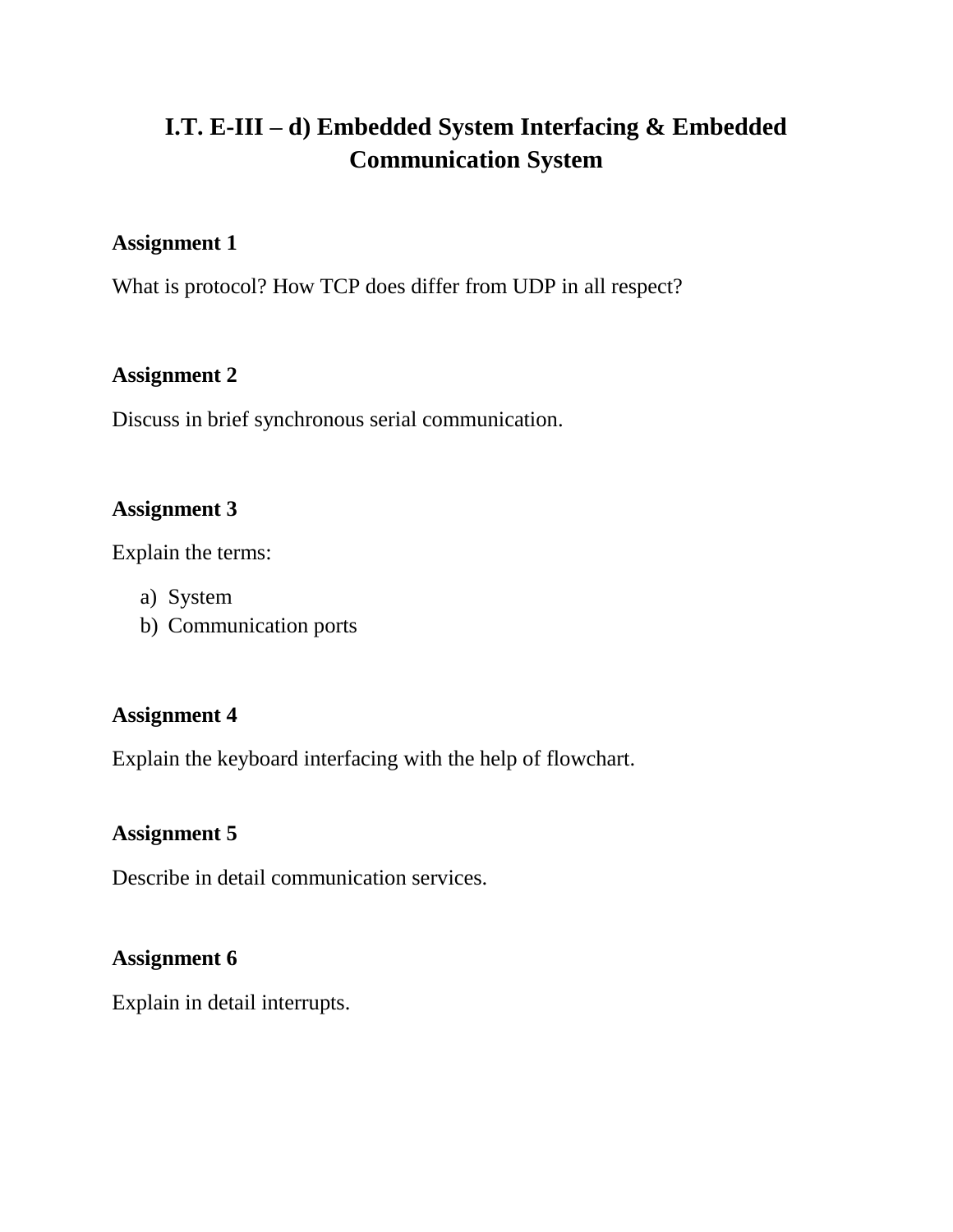Explain in detail difference between synchronous and Asynchronous communication.

## **Assignment 8**

Write a Embedded C program to interface LCD to 8051 family micro controller "Welcome" message on LCD.

## **Assignment 9**

Write a Embedded C program for a serial port 8051 family micro controller and to display a message on serial port of PC.

### **Assignment 10**

Write a Embedded C program to interface servo motor to 8051 family micro controller.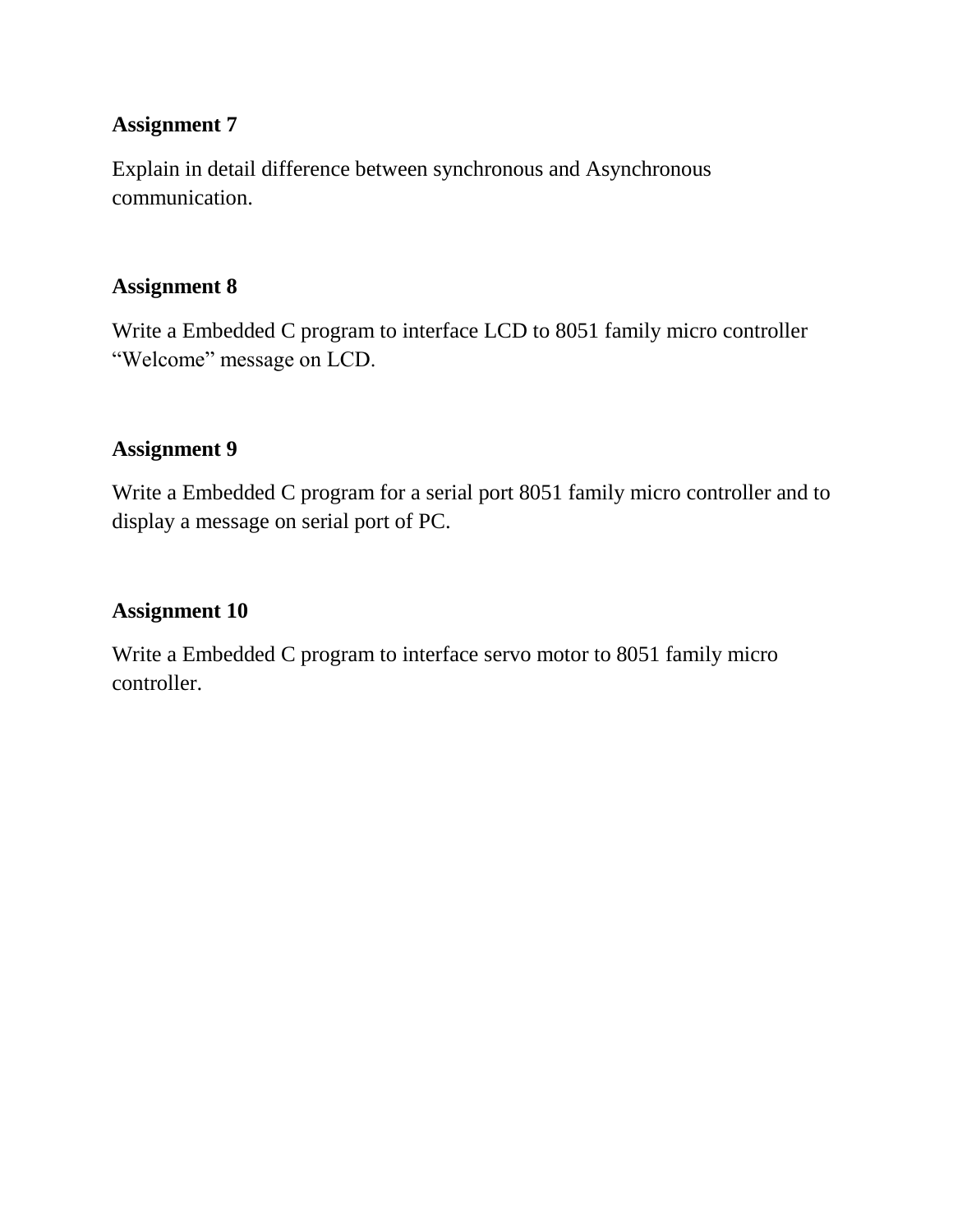# **I.T. ELECTIVE-IV a) PROGRAMMING WITH MFC**

### **Assignment 1**

Explain in detail the programming model for Windows operating system. Provide appropriate code snippets to support your explanation.

#### **Assignment 2**

Write short notes on the following:

a) Collection Classes in MFC

b) Different Form Views

#### **Assignment 3**

What is a "message" in Windows environment? Explain in detail with appropriate code snippets.

#### **Assignment 4**

Differentiate between the following

a) Procedural Programming Vs Object Oriented Programming

b) Constructor Vs Destructor in C++

### **Assignment 5**

What is multithreading? How it can be achieved in a MFC application?

### **Assignment 6**

What is serialization? How to implement the same using MFC?

### **Assignment 7**

What is the purpose of following features of  $VC++ IDE$  and how to use them?

a) Class View

b) Resource View

#### **Assignment 8**

Write a code segment to illustrate the implementation of OnDraw and OnChar member functions in the C View derived class for displaying and accepting data.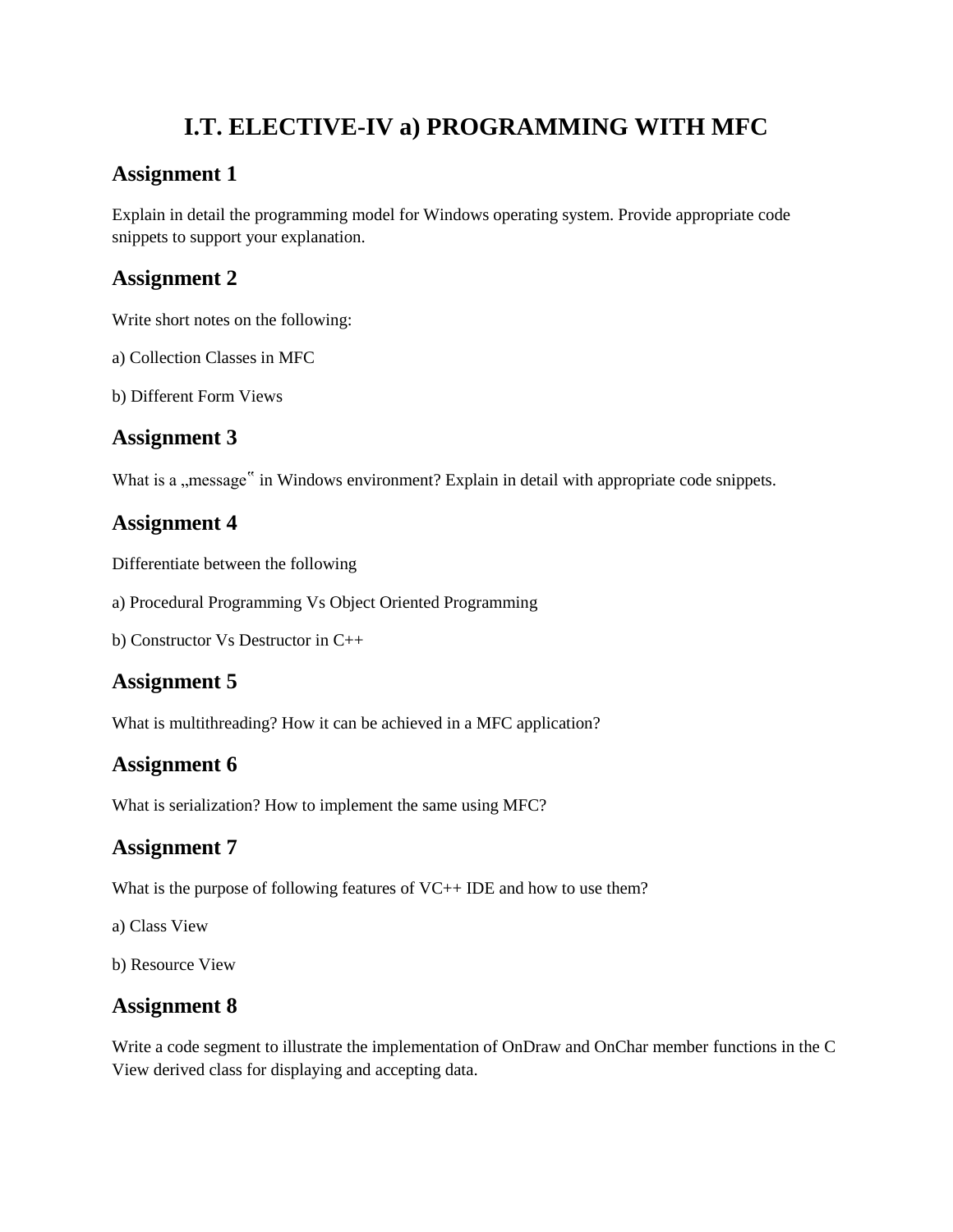Write an algorithm for drawing a rectangle using a user- defined pen. Also write a code segment to create and select a red pen to draw a rectangle.

## **Assignment 10**

Write a code snippet to change the mouse cursor to the cursor identified by

IDC\_CURSOR when the left mouse button is pressed.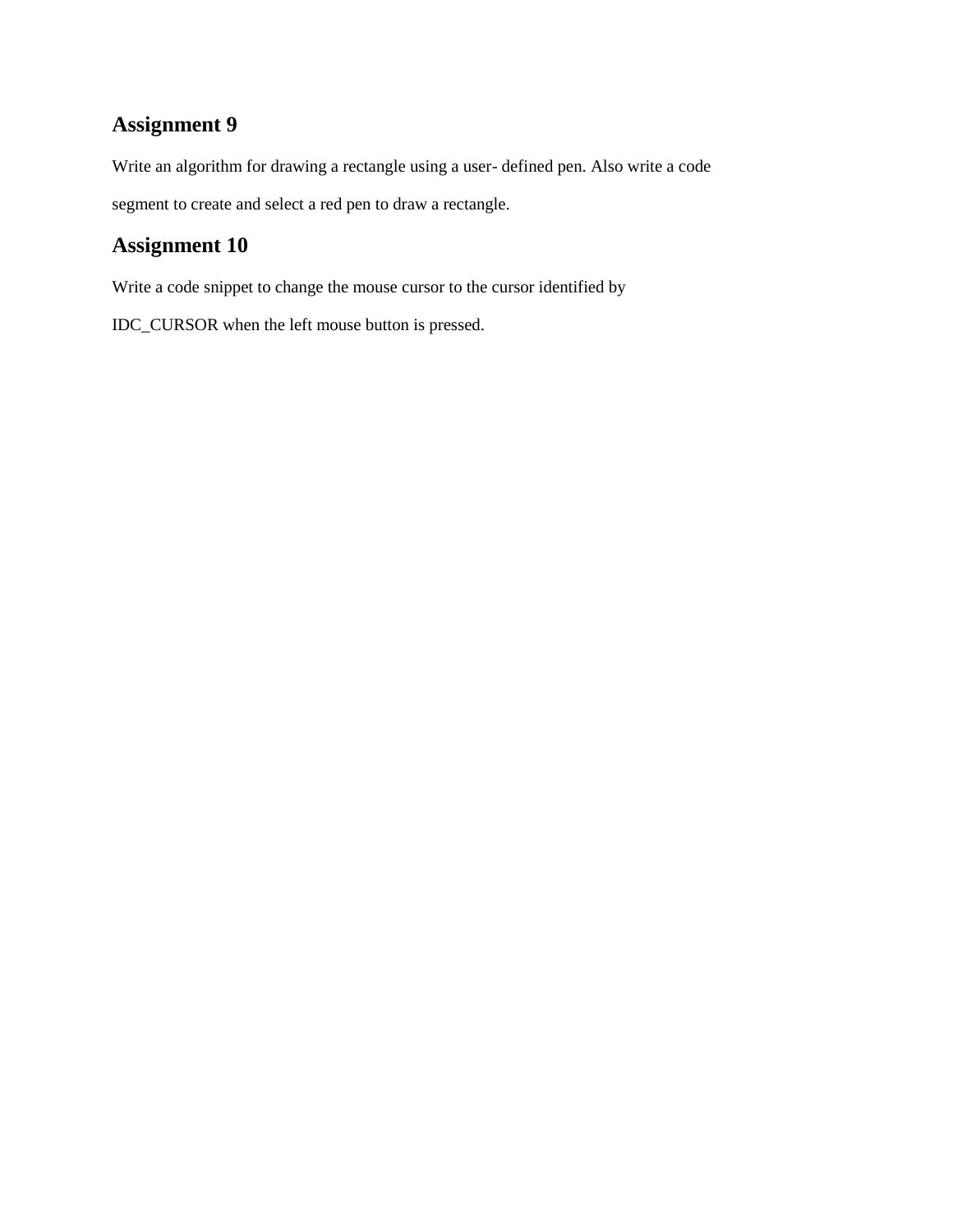# **IT Elective IV- b) NET TECHNOLOGY**

# **Assignment 1**

Explain .NET framework with its components in detail.

## **Assignment 2**

Explain state management in ASP.NET web applications.

#### **Assignment 3**

a) Explain data access using DataReader.

b) Write a code snippet to convert any database table to XML file. Assume suitable data.

#### **Assignment 4**

What is .NET framework? Explain it architecture.

#### **Assignment 5**

Explain Control statement in .NET with example.

### **Assignment 6**

Explain in Details Jagged Array with Example.

### **Assignment 7**

Explain the ref and out parameter with example.

### **Assignment 8**

What is inheritance? Explain its types with example.

#### **Assignment 9**

Explain in details delegates and its types with examples?

#### **Assignment 10**

Write a note on:

a) Assembly

b) Server Controls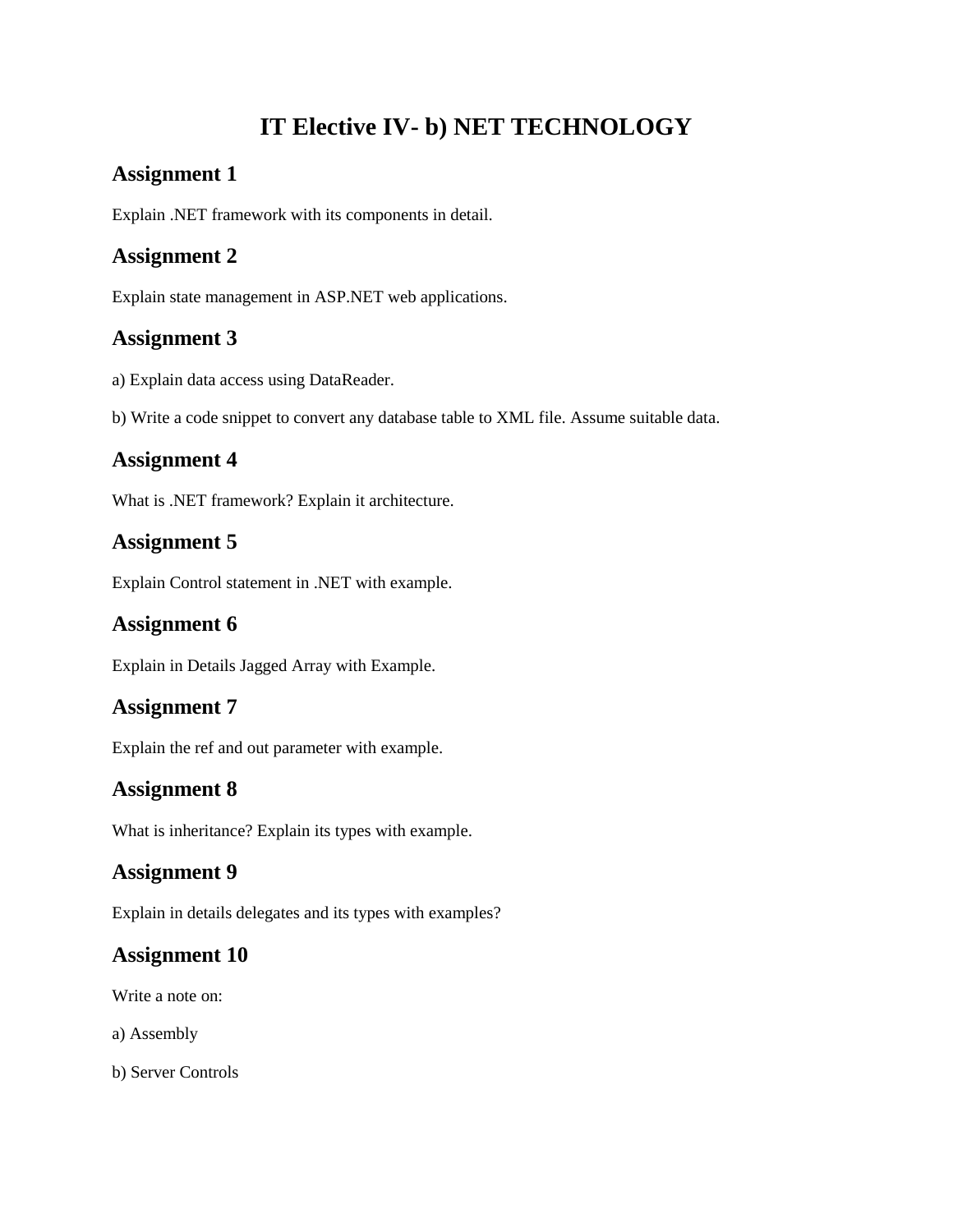# **I.T. E-IV – d) Embedded System Programming Using High Level Language**

# **Assignment 1**

Explain the code optimization techniques used in "C" in embedded system.

# **Assignment 2**

Explain the difference between structures and union

# **Assignment 3**

What is the use of inline assembly code? Explain the advantages of the same.

# **Assignment 4**

What are the different modes of programming in Linux? Explain any one in detail.

# **Assignment 5**

Explain in detail bit – wise operations.

# **Assignment 6**

Write short notes on:

- a) Dynamic Kernel Module programming
- b) Memory management

# **Assignment 7**

Explain the difference between user mode and kernel mode programming with the help of example.

# **Assignment 8**

Write a 'C' program to interface a keyboard to accept the input from user and display it on character device.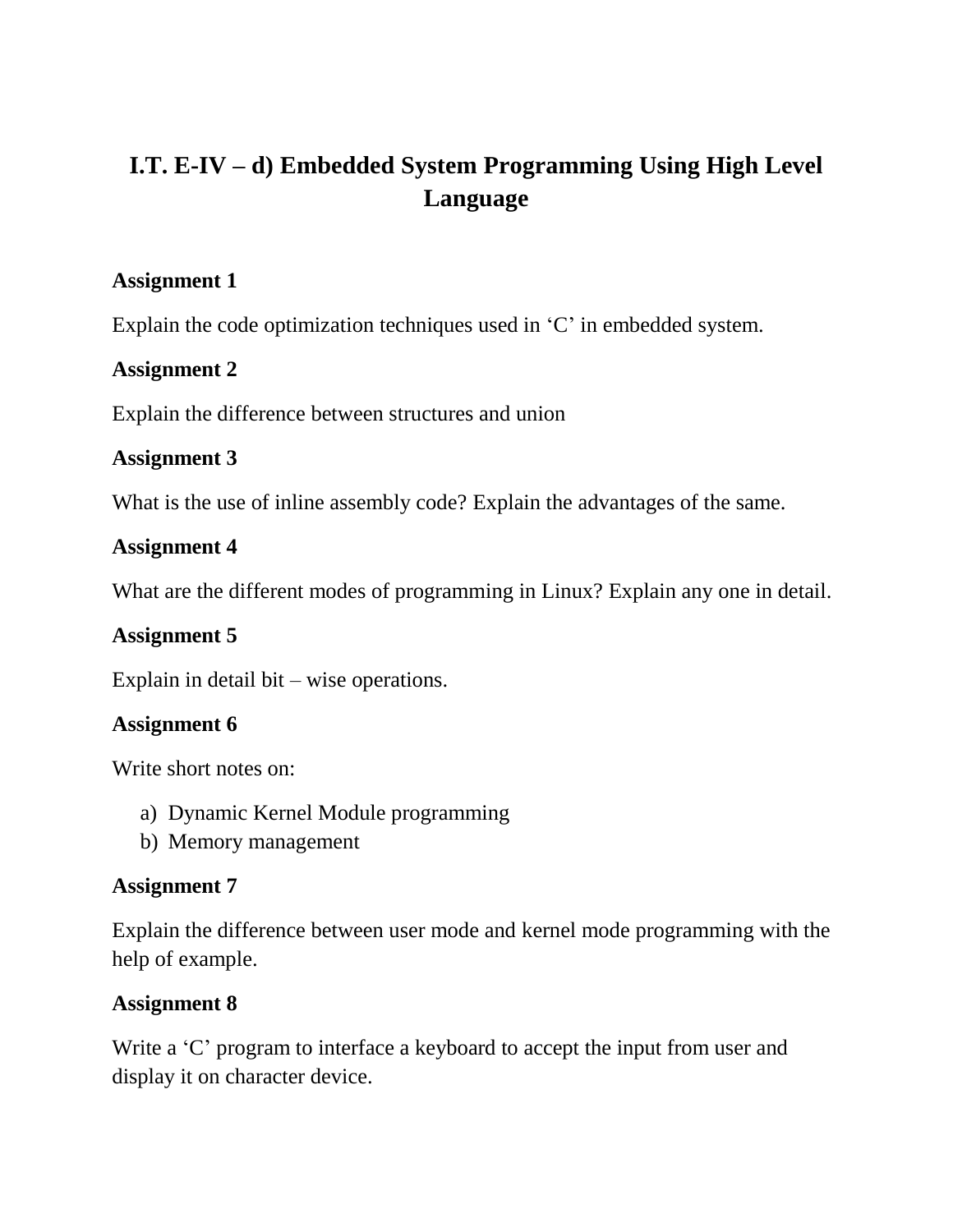Write a 'C' code and required command steps to do the following in Linux environment.

- a) Create our-math library to contain functions: add, sub, mul and div.
- b) Use this library in 'C' program.

# **Assignment 10**

Write a proc device driver for a primitive 8 – bit LED device. (The primitive LED device displays the ASCII value of output character byte.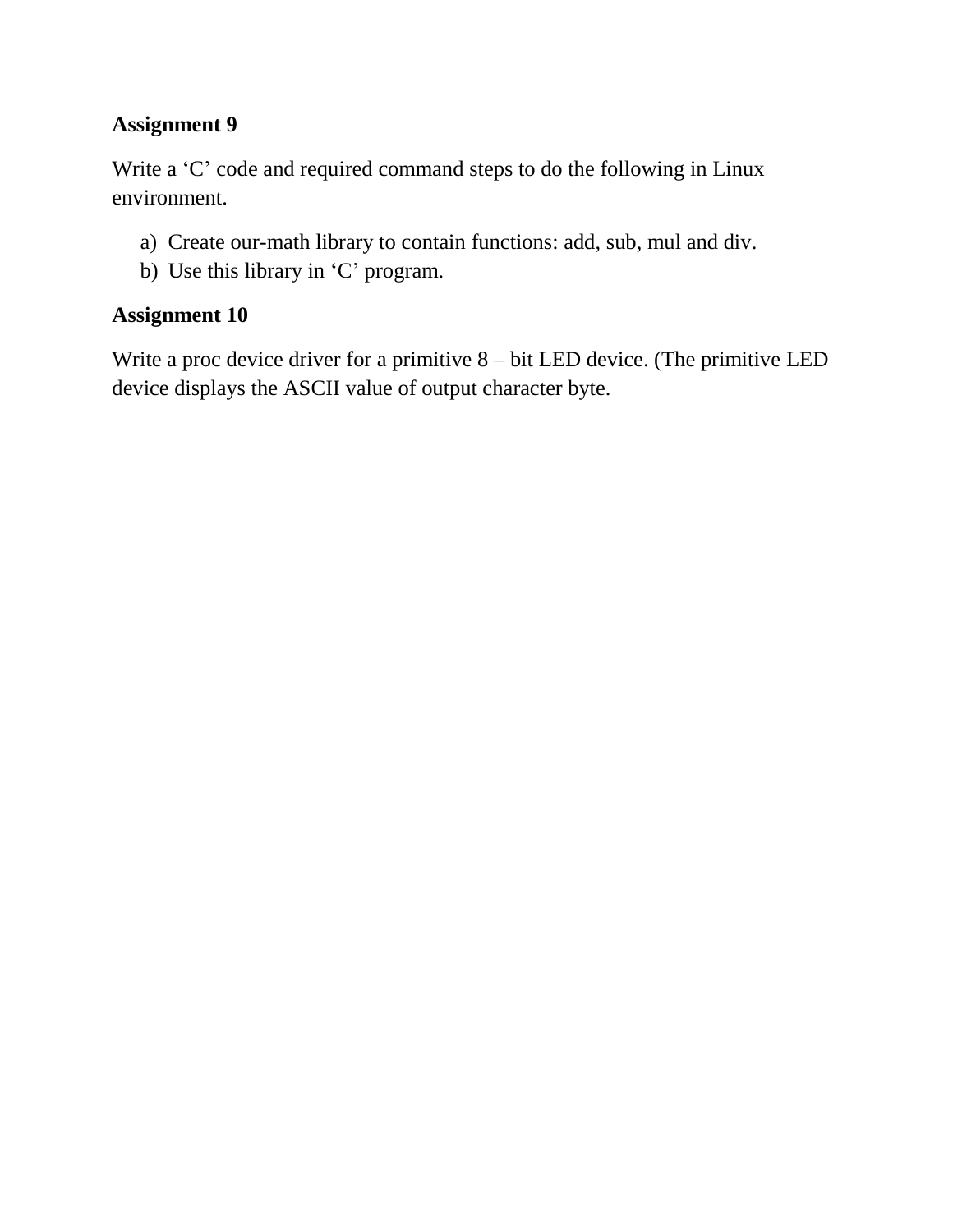# **(B.M. Elective-II) a) KNOWLEDGE MANAGEMENT**

## **Assignment 1**

Write a note on:

- a) Using single and multiple experts
- b) KM Post Implementation Review

# **Assignment 2**

Write a note on:

a) Nonaka"s Model of knowledge creation

b) Knowledge Developers

### **Assignment 3**

Develop a KM system for a bank having branches all over India.

#### **Assignment 4**

Differentiate between tacit knowledge and explicit knowledge. Give examples.

### **Assignment 5**

Explain logical testing and user acceptance testing in detail.

### **Assignment 6**

Discuss knowledge capturing techniques in detail.

### **Assignment 7**

Elaborate in detail the various information systems with their unique features.

#### **Assignment 8**

Compare KMLC with conventional system life cycle.

#### **Assignment 9**

Explain the need of knowledge codification. What are prerequisites of codification process?

# **Assignment 10**

What challenges need to be addressed in developing a KM system? Discuss key attributes of knowledge.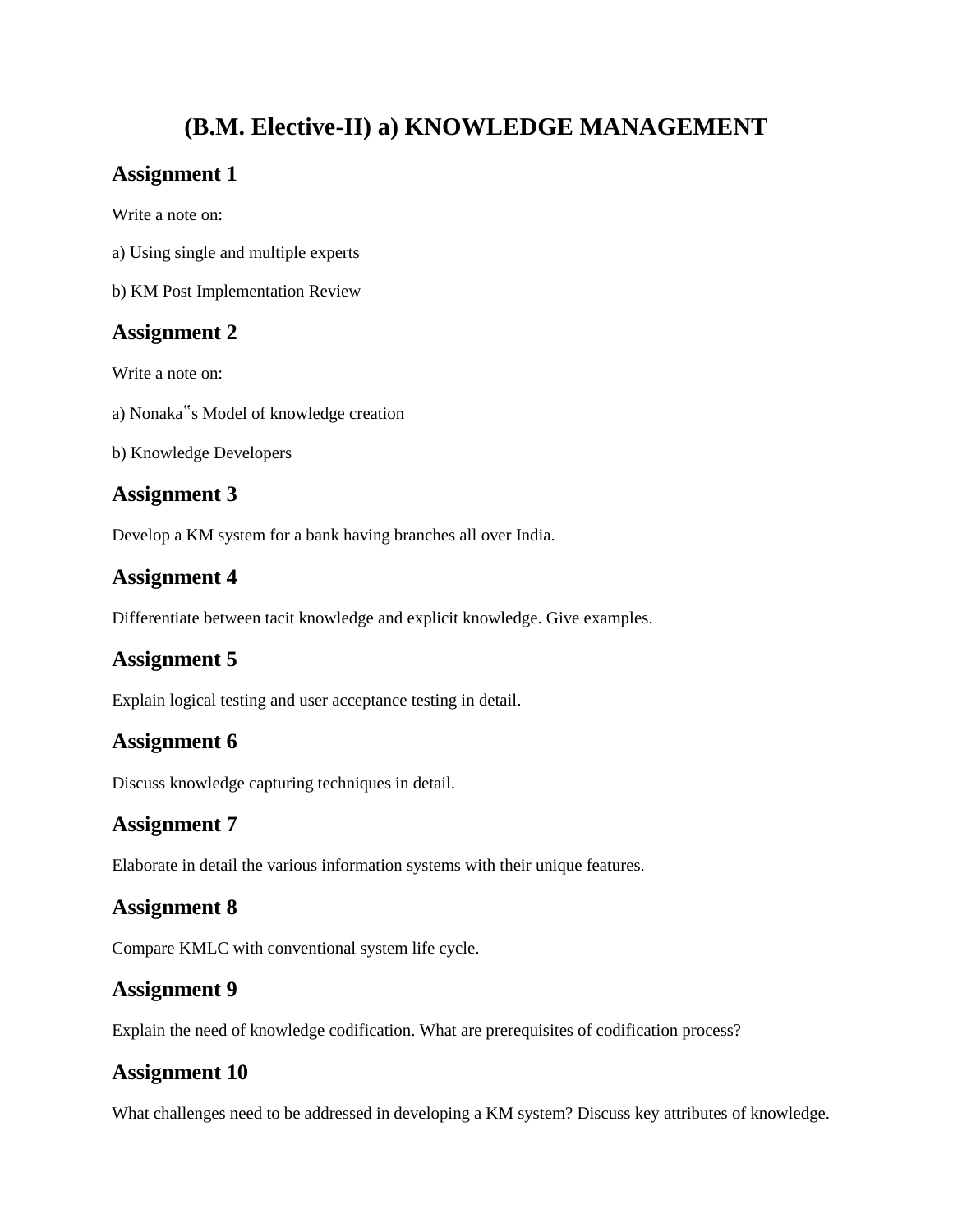# **(B.M. Elective-II) c) Design and Implementation of E-Commerce Application**

# **Assignment 1**

Explain the concept of Commerce Value Chain.

## **Assignment 2**

Explain the concept of Standards in E-commerce.

### **Assignment 3**

What do you mean by Project Management? Explain the various approaches of Project Management.

## **Assignment 4**

What are the various design principles of Internet? Explain with example.

### **Assignment 5**

Explain the history of evolution and fundamentals of World Wide Web with its Privacy and Security issues related to web.

### **Assignment 6**

What are the various design issues in the E-commerce system? What is the philosophy of design?

### **Assignment 7**

What is internet commerce? Write in detail risks associated, security associated, security design in relation to e-commerce.

# **Assignment 8**

Write in detail on Internet Fraud.

# **Assignment 9**

What is computer security?